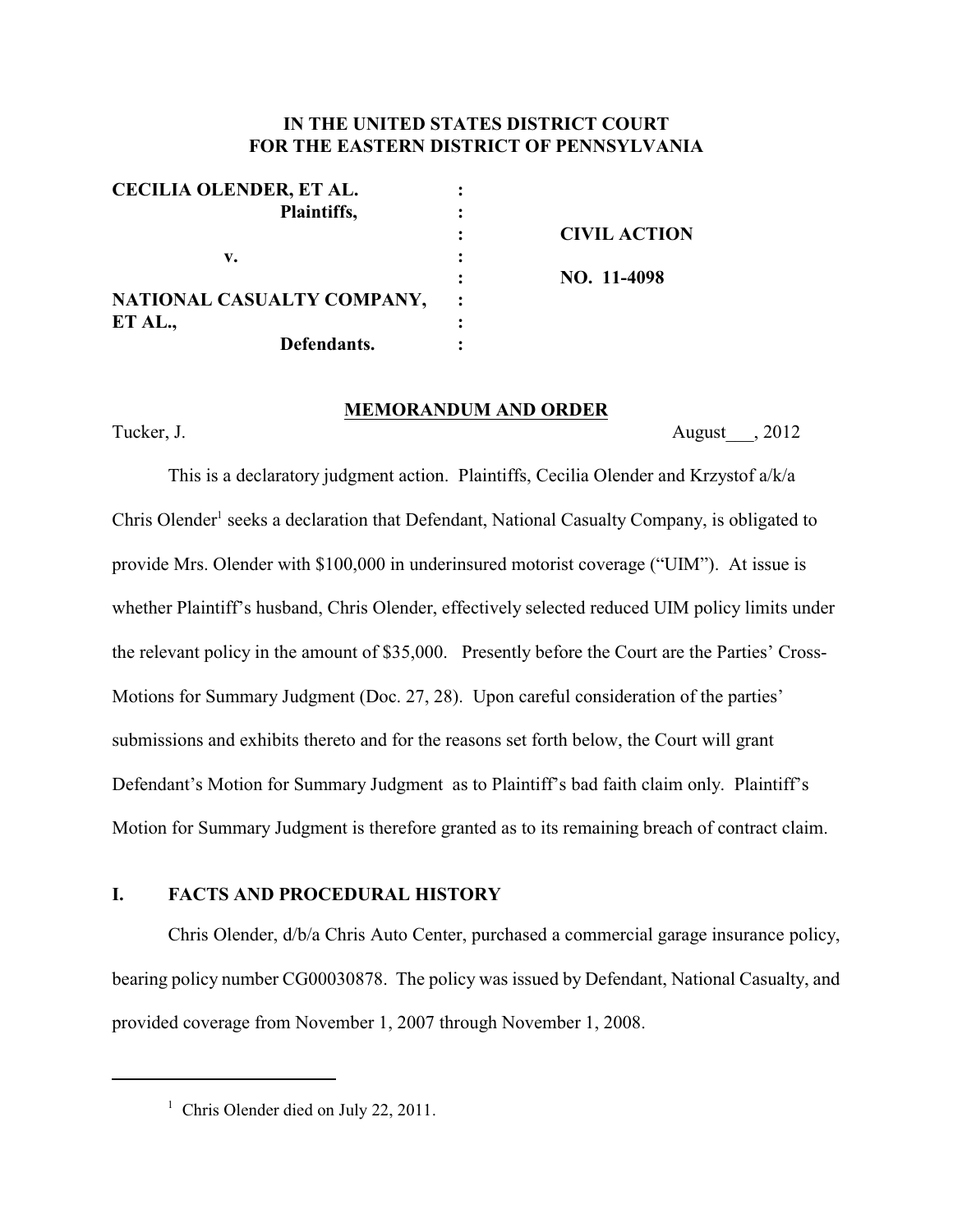On May 22, 2008, Plaintiff, Cecilia Olender, was permissively driving an automobile owned by Chris Auto Center, when she was involved in a motor vehicle accident. Ms. Olender sustained serious and permanent injuries. The driver responsible for the accident maintained auto liability coverage through Progressive Casualty Insurance Company with a liability limit of \$15,000. Progressive tendered this amount to Plaintiff, however, her losses exceeded this amount. On September 8, 2008 Plaintiffs submitted a claim for UIM benefits to Defendants. Thereafter, a dispute arose between Plaintiffs and Defendant regarding the amount of UIM coverage available. In the process of completing the UIM selection/rejection form<sup>2</sup>, Mr. Olender

### **A. Mandatory Offer of Underinsured Motorists Coverage**

Underinsured motorists coverage provides insurance protection to an insured for compensatory damages which the insured is legally entitled to recover from the owner or operator of an underinsured motor vehicle because of bodily injury caused by an automobile accident.

Please indicate your choices by *initialing and/or signing* next to the appropriate item(s) where indicated below:

#### **1. Selection of Underinsured Motorists Coverage**

(Initials)

I select Underinsured Motorists Coverage at limits equal to the limits of my liability Coverage.

S/Chris Olender 10/31/07 Applicant's First Named Insured's Signature Date

#### **2. Rejection of Underinsured Motorists Coverage**

By Signing this waiver I am rejecting Underinsured Motorist Coverage under this policy, for myself and all relatives residing in my household. Underinsured Motorists Coverage protects me and my relatives living in my household for losses and damages suffered if injury is caused by the negligence of a driver who does not have enough insurance to pay for losses and damages. I

 $2$  The Pennsylvania Underinsured Motorists Coverage Selection/Rejection form completed by Mr. Olender reads as follows: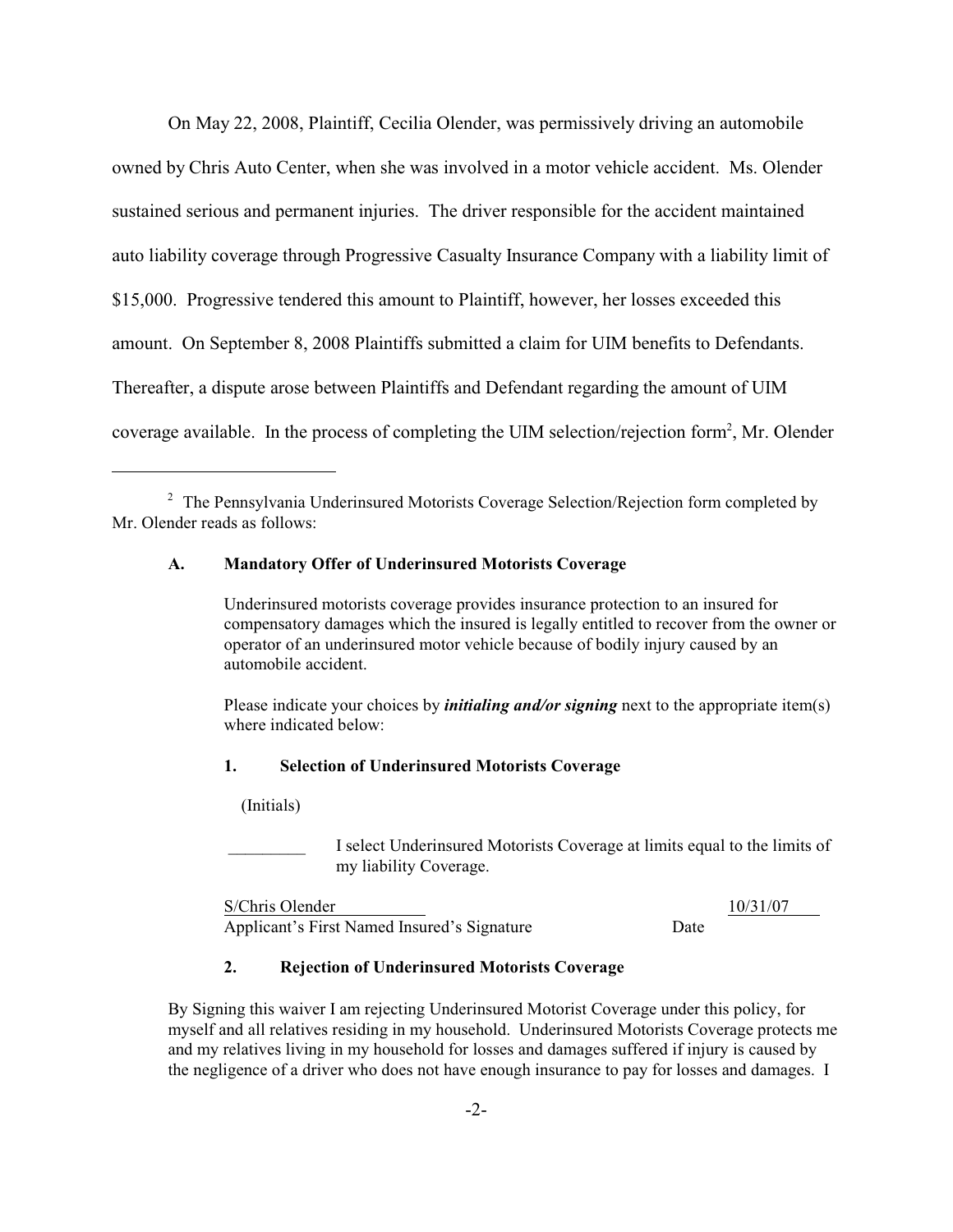selected two options. He signed and dated option one, requesting UIM coverage at limits equal

knowingly and voluntarily reject this form.

Signature of First Named Insured Date

[PAGE 2]

 $\overline{\phantom{a}}$  ,  $\overline{\phantom{a}}$  ,  $\overline{\phantom{a}}$  ,  $\overline{\phantom{a}}$  ,  $\overline{\phantom{a}}$  ,  $\overline{\phantom{a}}$  ,  $\overline{\phantom{a}}$  ,  $\overline{\phantom{a}}$  ,  $\overline{\phantom{a}}$  ,  $\overline{\phantom{a}}$  ,  $\overline{\phantom{a}}$  ,  $\overline{\phantom{a}}$  ,  $\overline{\phantom{a}}$  ,  $\overline{\phantom{a}}$  ,  $\overline{\phantom{a}}$  ,  $\overline{\phantom{a}}$ 

## 3. **Rejection of Underinsured Motorists Coverage At Limits Equal to Liability Coverage Limits**

Please indicate by initialing below whether you select Underinsured Motorists Coverage at limits less than the Liability Coverage limits of your policy

(Initials)

S/C.O. I reject Underinsured Motorists Coverage at limits equal to the limits of my liability Coverage and I select the following lower limits.

(Choose one):

| (Initials) | <b>OR</b><br><b>Split Limits</b> | (Initials) | Combined<br>Single Limit |
|------------|----------------------------------|------------|--------------------------|
|            | \$15,000/30,000                  | s/C.O.     | 35,000<br>\$             |
|            | 25,000/50,000                    |            | 50,000<br>\$             |
|            | 50,000/100,000                   |            | \$100,000                |
|            | 100,00/300,00                    |            | \$250,000                |
|            | 250,000/500,000                  |            | \$300,000                |
|            | 500,000/1,000,000                |            | \$500,000                |
|            | \$<br>(Other)                    |            | \$<br>(Other)            |

S/Chris Olender 10-31-07 Applicant's First Named Insured's Signature Date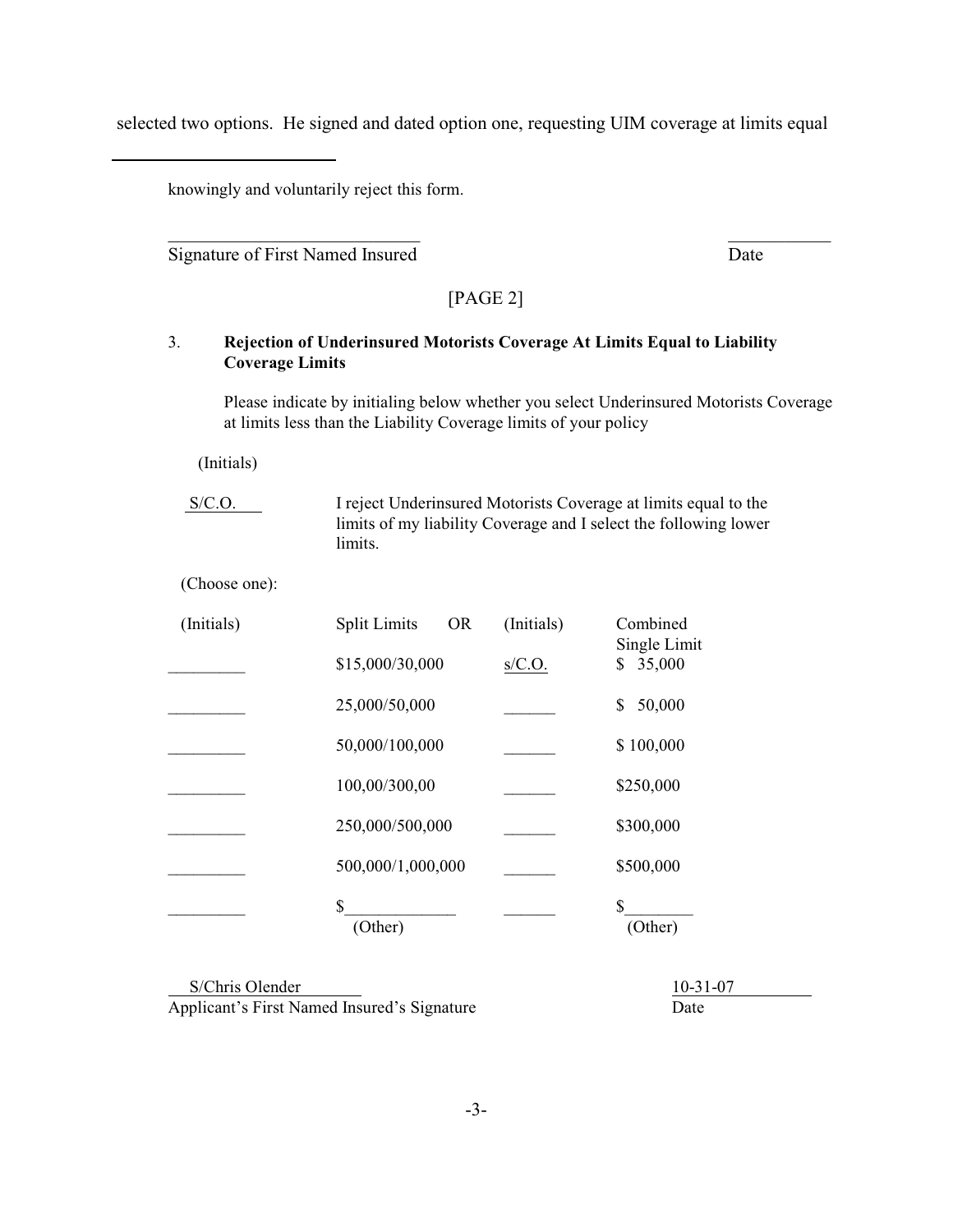to the liability limit of \$100,000. He also signed and initialed under option three, requesting coverage in the amount of \$35,000.00.

In or about July 2009, Defendant issued a check to Ms. Olender in the amount of \$35,000.00, based on their interpretation of the policy, accompanied by a general release discharging Defendant from any further liability resulting from the May 22, 2008 accident. On July 21, 2009, Mrs. Olender returned the check, reasoning that a dispute remained as to the amount of UIM coverage. On February 6, 2012, Plaintiffs wrote Defendants a letter demanding that Defendant tender the \$35,000.00 undisputed amount without requiring Plaintiffs to sign the release. On February 10, 2012, Defendant responded to Plaintiffs' demand, rejecting the request.

On May 31, 2011, Plaintiffs filed the instant Complaint for declaratory judgment against Defendant, in the Philadelphia County Court of Common Pleas, seeking a judgment that Ms. Olender was entitled to \$100,000 of UIM coverage as an insured under the policy, and asserting claims against the Defendant for breach of contract and bad faith. On June 23, 2011, Defendant removed the matter to this Court. Subsequently, Defendant filed an Answer with Affirmative Defenses and Counterclaims, asking the Court to find that Plaintiff effectively reduced his UIM coverage to  $35,000$ .<sup>3</sup> The parties later filed cross-motions for summary judgment.

The motions are now ripe for the Court's review.

# **II. STANDARD OF REVIEW**

The standard for summary judgment in an action for declaratory relief is the same as for any

 $3$  On August 11, 2011, the parties agreed to the dismissal of the Defendants Scottsdale Insurance Company, Scottsdale Insurance Group, Scottsdale Indemnity Company, Scottsdale Surplus Lines Insurance Company and Nationwide Insurance Company d/b/a Scottsdale Insurance Group from this matter.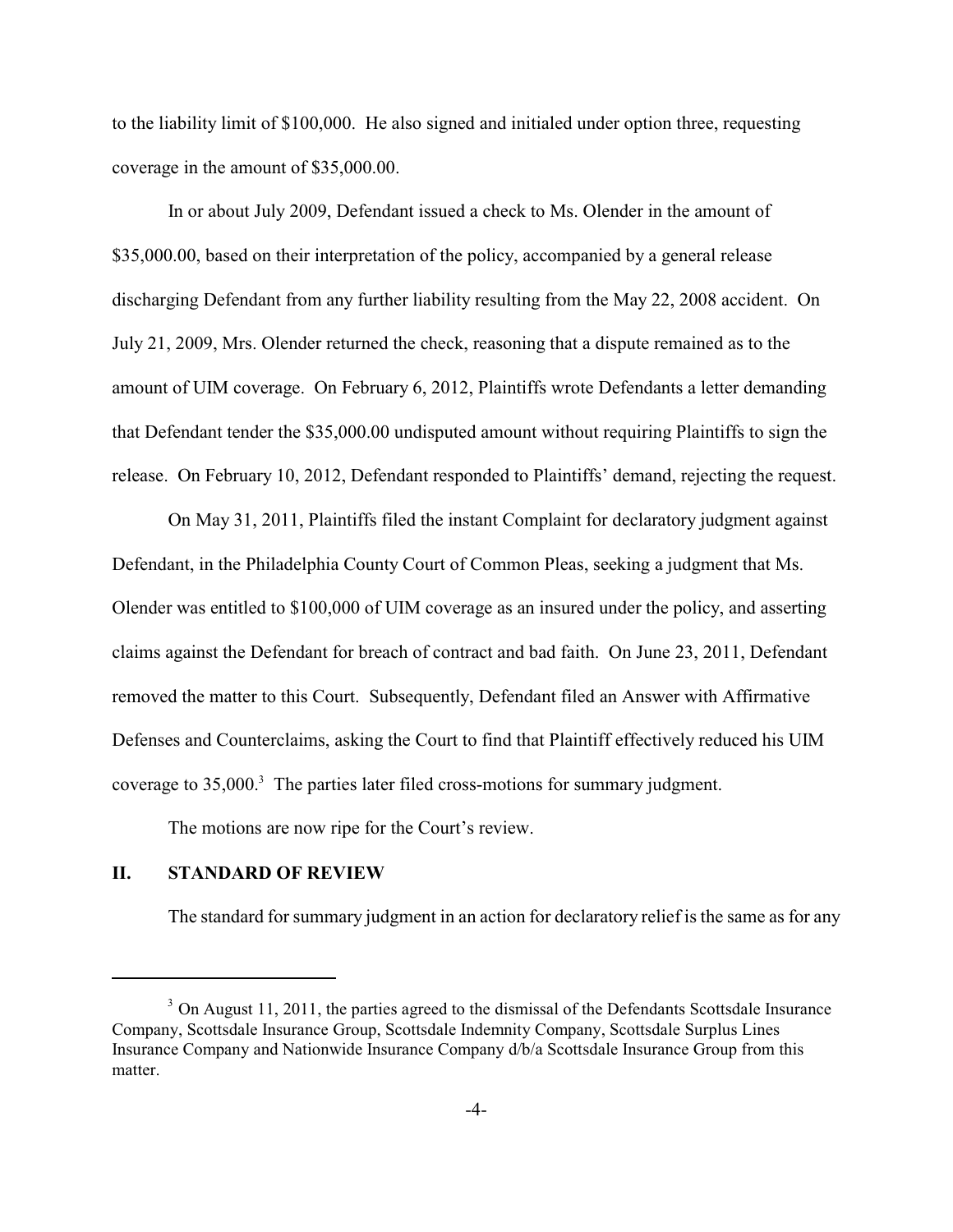other type of relief. Pellegrino Food Products Co., Inc v. American Automobile Ins. Co., 655 F.Supp.2d 569, 574 (W.D.Pa., 2008) (citing Transguard Ins. Co. of America, Inc. v. Hinchey, 464 F.Supp.2d 425 (M.D.Pa.2006)). Summary judgment is appropriate where the movant establishes that "there is no genuine issue as to any material fact and that the movant is entitled to judgment as a matter of law." Fed. R. Civ. P. 56(c); see also Celotex Corp. v. Catrett, 477 U.S. 317, 322 (1986); Levy v. Sterling Holding Co., LLC, 544 F.3d 493, 501 (3d Cir. 2008). The threshold inquiry is whether there are "any genuine factual issues that properly can be resolved only by a finder of fact because they may reasonably be resolved in favor of either party." Anderson v. Liberty Lobby, Inc., 477 U.S. 242, 250 (1986) (noting that no triable issue exists unless there is sufficient evidence favoring the nonmoving party for a jury to return a verdict in its favor). See also Dee v. Borough of Dunmore, 549 F.3d 225, 229 (3d Cir. 2008). The moving party must show that if the evidentiary material of record were reduced to admissible evidence in court, it would be insufficient to permit the non-moving party to carry its burden of proof. See Celotex, 477 U.S. at 327 (1986).

Once the movant has carried its burden under Rule 56, "its opponent must do more than simply show that there is some metaphysical doubt as to the material facts." Scott v. Harris, 550 U.S. 372, 380 (2007) (quoting Matsushita Elec. Indus. Co. v. Zenith Radio Corp., 475 U.S. 574, 586 (1986)). Under Rule 56(e), the opponent must set forth specific facts showing a genuine issue for trial and may not rest upon the mere allegations or denials of its pleadings. See Martin v. Godwin, 499 F.3d 290, 295 (3d Cir. 2007). If the opposing party does not so respond, summary judgment should, if appropriate, be entered against that party." Fed. R. Civ. P. 56(e)(2). At the summary judgment stage, the court's function is not to weigh the evidence and determine the truth of the matter, but rather to determine whether there is a genuine issue for trial. See Anderson, 477 U.S. at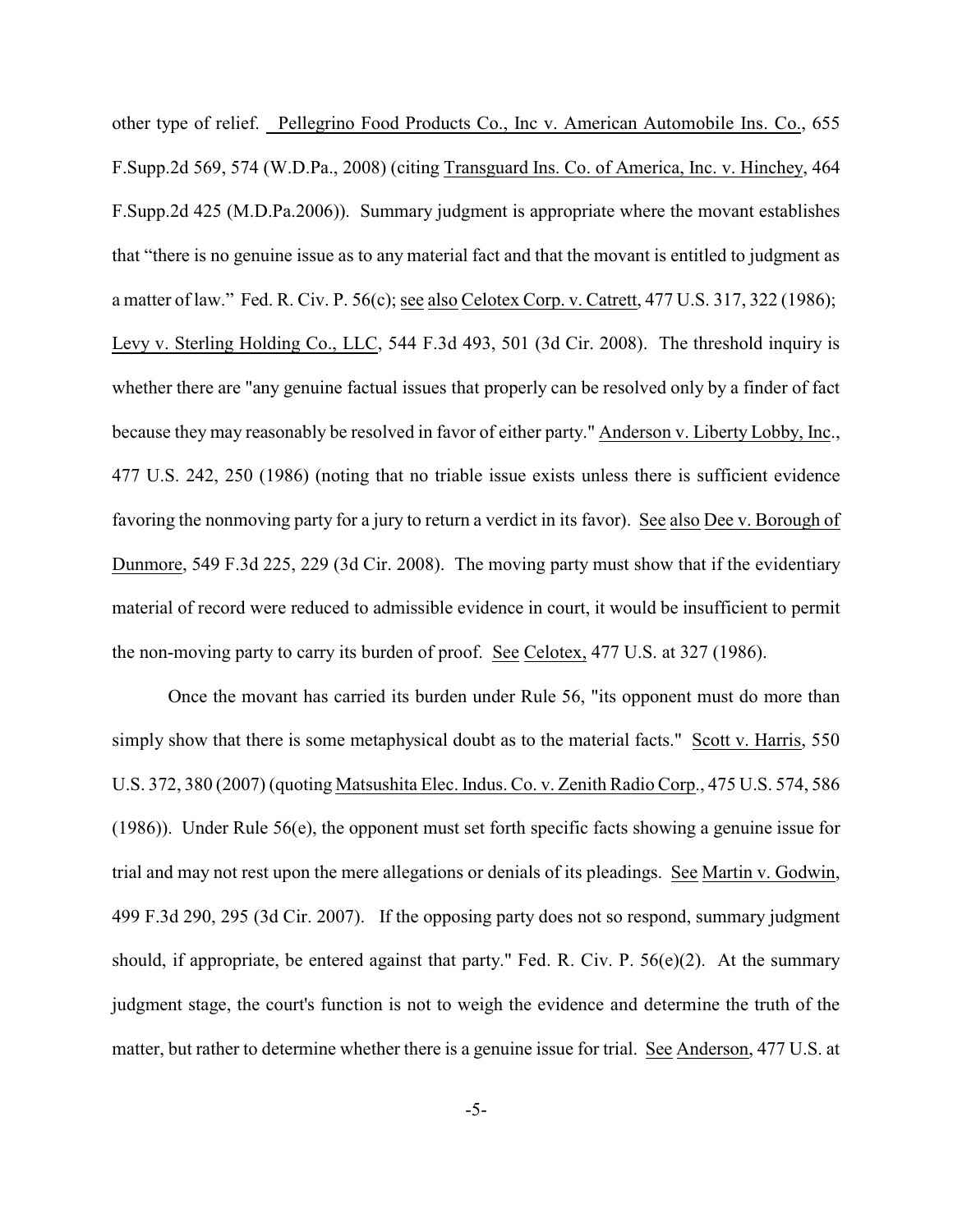249; Jiminez v. All American Rathskeller, Inc., 503 F.3d 247, 253 (3d Cir. 2007). In doing so, the court must construe the facts and inferences in the light most favorable to the non-movant. See Matsushita, 475 U.S. at 587; Horsehead Indus., Inc. v. Paramount Commc'ns, Inc., 258 F.3d 132, 140 (3d Cir. 2001). The court must award summary judgment on all claims unless the non-movant shows through affidavits or admissible evidence that an issue of material fact remains. See, e.g., Love v. Rancocas Hosp., 270 F. Supp. 2d 576, 579 (D.N.J. 2003); Koch Materials Co. v. Shore Slurry Seal, Inc., 205 F. Supp. 2d 324, 330 (D.N.J. 2002).

### **IV. DISCUSSION**

Under Pennsylvania law, the task of interpreting an insurance contract is a question of law properly performed by the court. Meyer v. Cuna Mut. Ins. Society, 648 F.3d 154, 161 (3d Cir. 2011) (citing Regents of Mercersburg Coll. v. Republic Franklin Ins. Co., 458 F.3d 159, 163 (3d Cir. 2006). The principles governing the interpretation of an insurance contract arewell settled. Bateman v. Motorists Mut. Ins. Co., 527 Pa. 241, 590 A.2d 281 (1991); Standard Venetian Blind Co. V. American Empire Ins. Co., 503 Pa. 300, 469 A.2d 563, 566 (1983). The contract is read as a whole and construed according to its plain meaning. Aetna Cas. & Sur. Co. v. Debruicker, 838 F.Supp. 215, 217 (E.D. Pa., 1993). Where the contract is clear and unambiguous, the court must give effect to that language. Britamco Underwriters, Inc. v. C.J.H., Inc., 845 F.Supp. 1090, 1093 (E.D. Pa., 1994). However, if the contract is susceptible to different constructions or more than one meaning, such ambiguities must be construed in favor of the insured. Id.

The instant action is governed by Pennsylvania's Motor Vehicle Financial Responsibility Law (MVRL), which sets forth the obligations of insurance companies with respect to UIM coverage under Pennsylvania Law. Section 1731 mandates that an insurance company cannot issue a motor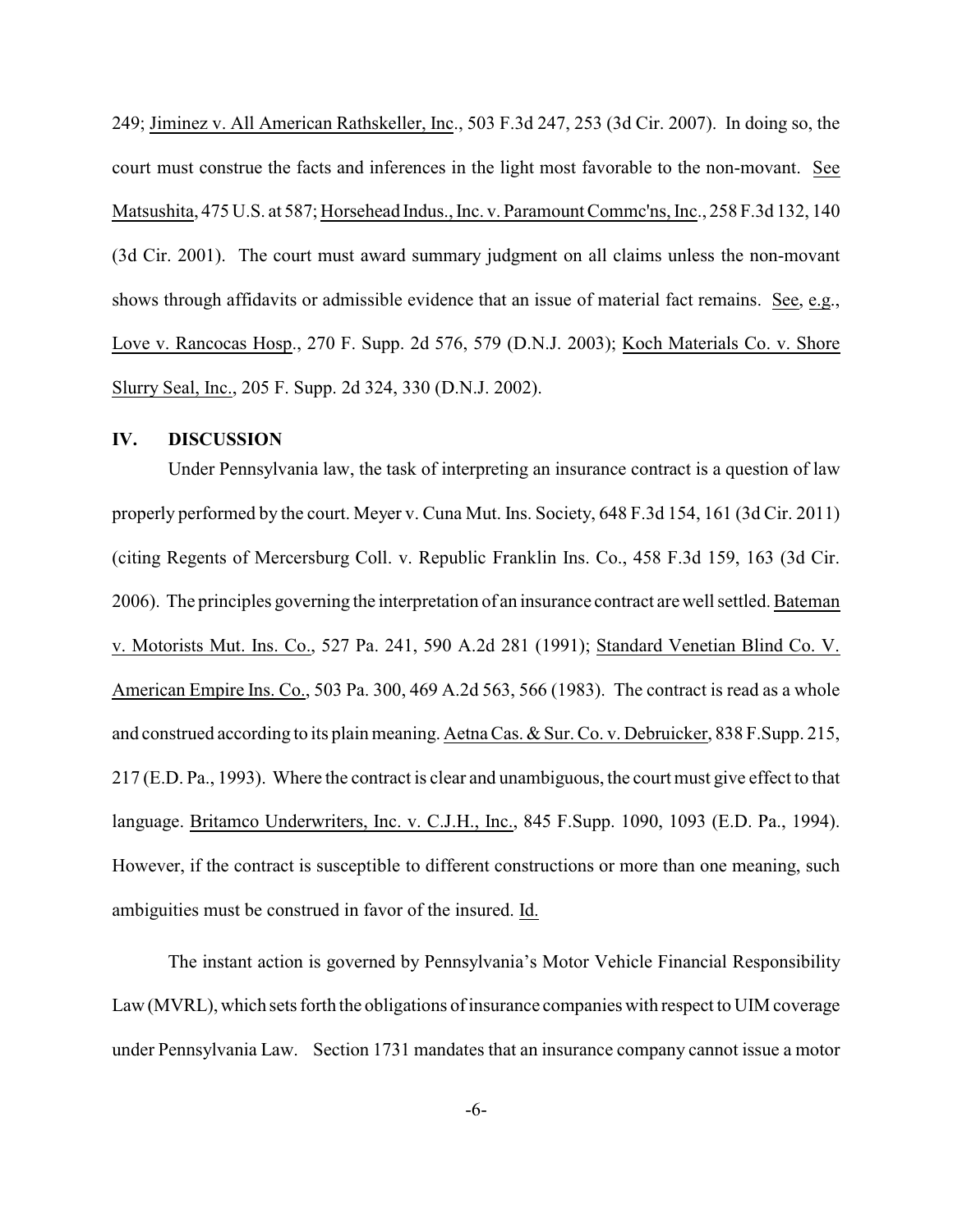vehicle liability policy in the Commonwealth of Pennsylvania unless it provides uninsured/underinsured ("UM/UIM") coverage equal to the policy holder's bodily injury liability coverage. 75 Pa.C.S. § 1731. Section 1734, permits the named insured to reject or reduce the statutorily available UIM coverage limits by submitting such request in writing to the insurance company. Id. at § 1734. Finally, section 1791 provides for a presumption that the insured has been notified of available benefits and limits if the insured is given the specified "Important Notice" form. 75 Pa.C.S. § 1791.

### **A. Breach of Contract Claim**

In their Motion for Summary Judgment, Plaintiffs contend that Mr. Olender did not effectively reduce his UIM policy limits because the plain language of the form as completed by Mr. Olender requests UIM coverage for both \$100,000 and \$35,000. Plaintiffs therefore submit that they are entitled to \$100,000 in UIM coverage and that Defendant's denial of this demand constitutes a breach of the insurance contract. In opposition, Defendant contends that Mr. Olender's selection of reduced UIM limits was effective since he signed and initialed next to the option for UIM limits of \$35,000.00.

Based on the record, the insured's policy does not include information pertaining to the available UIM coverage, thus the Court must look to the UIM Selection/Rejection form for interpretation of the contract. The Court agrees with Plaintiff that the selection/rejection form, taken as a whole, cannot be said to manifest a knowing and intentional desire to purchase reduced UIM coverage. Defendant is correct in arguing that an effective selection of reduced UIM benefits can be as "simple as the named insured initialing next to the amount of UIM coverage desired." Nevertheless, Defendant ignores the fact that Mr. Olender effectively selected

-7-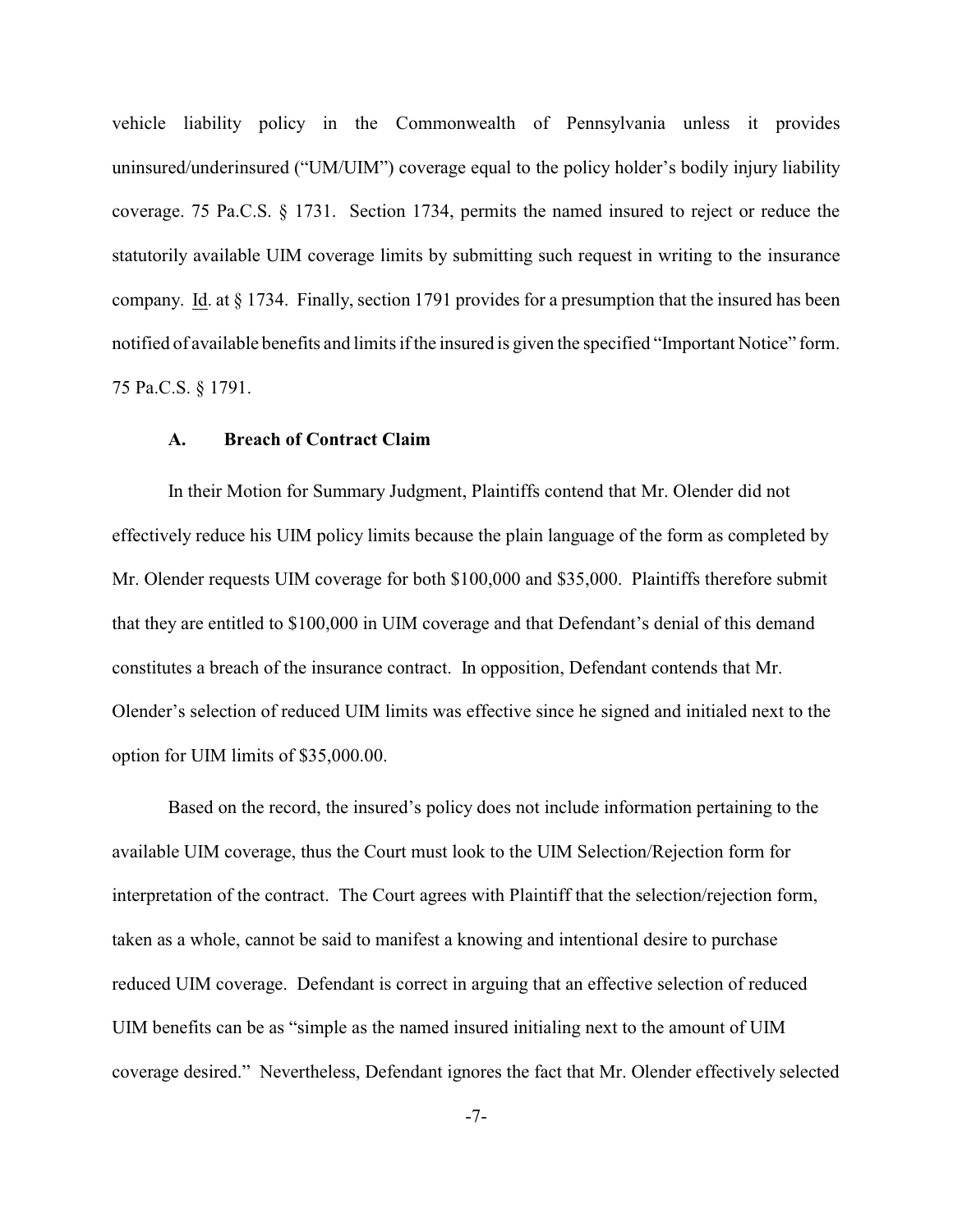two different UIM limits. Contrary to Defendant's argument, a reading of the plain language of the contract indicates that it was not necessary for Mr. Olender to both sign and initial "option one" for his selection to be valid. The directions as stated on the selection/rejection form indicates that the insured may select his designation by either *initialing and/or signing* next to the appropriate item. In accordance with such directions, Mr. Olender signed and dated under "option one" indicating that he wished to maintain UIM coverage equal to his bodily injury limits of \$100,000. On page two, however, Mr. Olender then initialed and signed option 3, which indicated that he may do so by *initialing* next to his desired amount of UIM coverage. His selection indicates that he desired \$35,000.00 of UIM coverage. Because both designations are valid and made in accordance with the forms directions, there are two reasonable interpretations of the form- that Mr. Olender has \$100,000 in UIM coverage and \$35,000 in IM coverage. The law is clear that when a contract is subject to more than one meaning, such ambiguities must be construed in favor of the insured.

Furthermore, testimony of Defendant's underwriter, Sarah Creasy, indicates that Defendant was aware of the inconsistency and instead chose to interpret the contract on its own without first checking with Mr. Olender to ensure that he in fact wanted to reduce his UIM coverage. As the drafters of the contract, Defendant had the burden of resolving this ambiguity with the insured. Because Defendant did not do so, the Court finds that Defendant failed to meet its burden of demonstrating that Mr. Olender made a valid written request for reduced UIM coverage. Accordingly, Defendant is obligated to provide Ms. Olender with \$100,000 in UIM coverage, the amount equal to Mr. Olender's bodily injury liability coverage in accordance with

-8-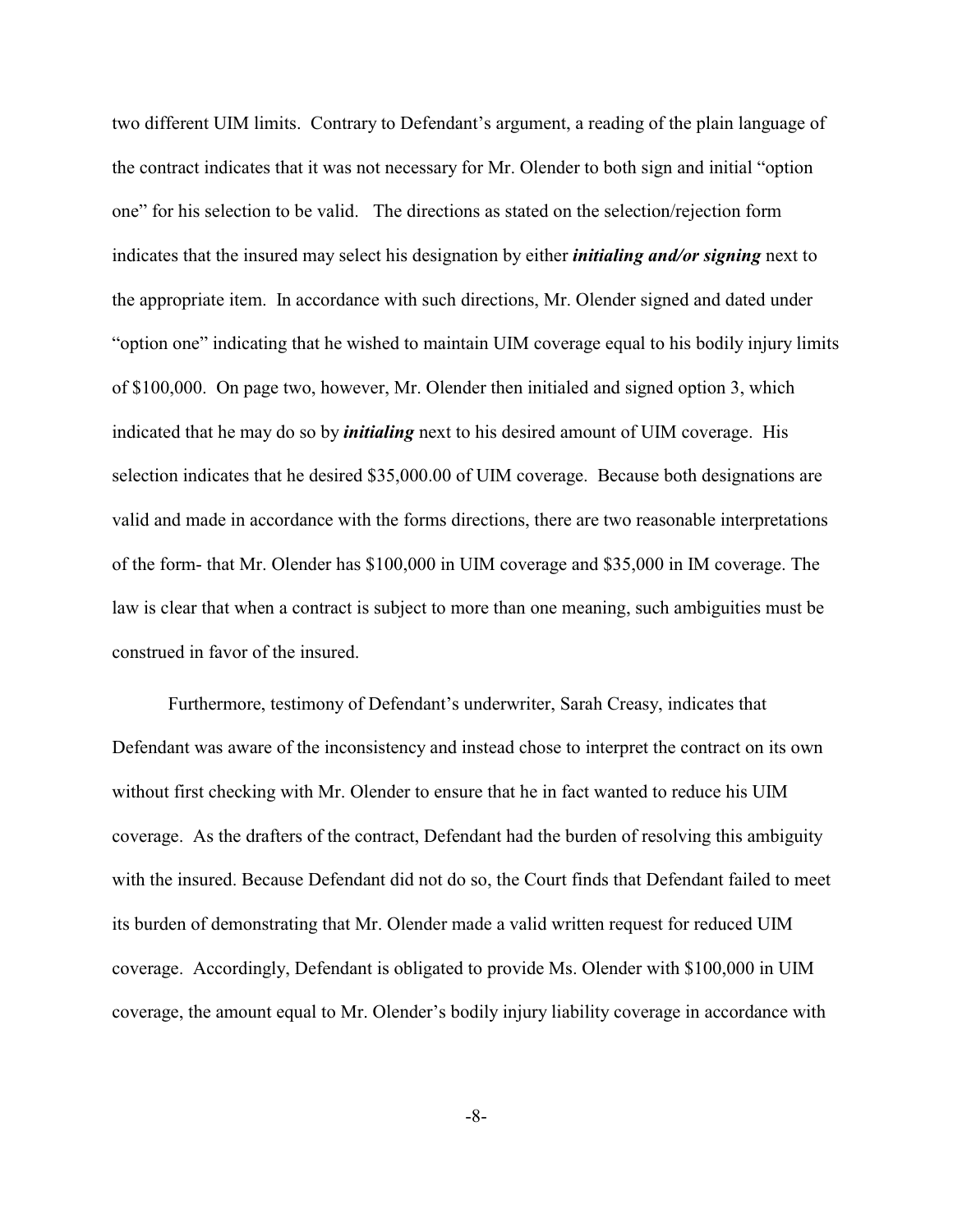section 1731.<sup>4</sup>

### **B. Bad Faith Claim**

Plaintiff contends that Defendant's refusal to tender the undisputed UIM coverage of \$35,000 unless it first obtained a release of the disputed portion of Plaintiff's UIM claim amounted to bad faith.<sup>5</sup> To succeed in an action for bad faith, a plaintiff must "show by clear and convincing evidence that [the insurer] lacked a reasonable basis for denying benefits and that [the insurer] knew or recklessly disregarded its lack of a reasonable basis." Terletsky v. Prudential Property & Casualty Co., 649 a.2d 680, 688 (Pa. Super. 1994). For the reasons discussed in more detail above, the Court finds that Defendant's position regarding the policy limit was in good faith and based on the designations of the selection/rejection form. Accordingly, Plaintiff's claim for bad faith must fail.

- (1) Award interest on the amount of the claim from the date the claim was made by the insured in an amount equal to the prime rate of interest plus 3%.
- (2) Award punitive damages against the insurer.
- (3) Assess court costs and attorney fees against the insurer.

<sup>&</sup>lt;sup>4</sup> Plaintiffs further contend that because Defendant cannot produce a signed "Important Notice" or cite to any general policy of sending out such notices in accordance with section 1734, there is no presumption that Mr. Olender knowingly, voluntarily, or intentionally reduced his UIM coverage. The Court will not address this argument since it agrees with Defendant that an insurance company's failure to provide an "Important Notice" is not a basis on which to void or reform a reduction or waiver of coverage. See Foremost Insurance Company v. Lynch, 155 F. Supp. 2d 398 (E.D. Pa 2001)(holding that the MVFRL does not provide a remedy for an insurer's failure to provide an insured with an "Important Notice.")

<sup>&</sup>lt;sup>5</sup> Pennsylvania's bad faith statute, 42 PA.C.S.A.  $\S$  837, provides as follows:

In an action arising under an insurance policy, if the court finds that the insurer has acted in bad faith toward the insured, the court may take all of the following actions: